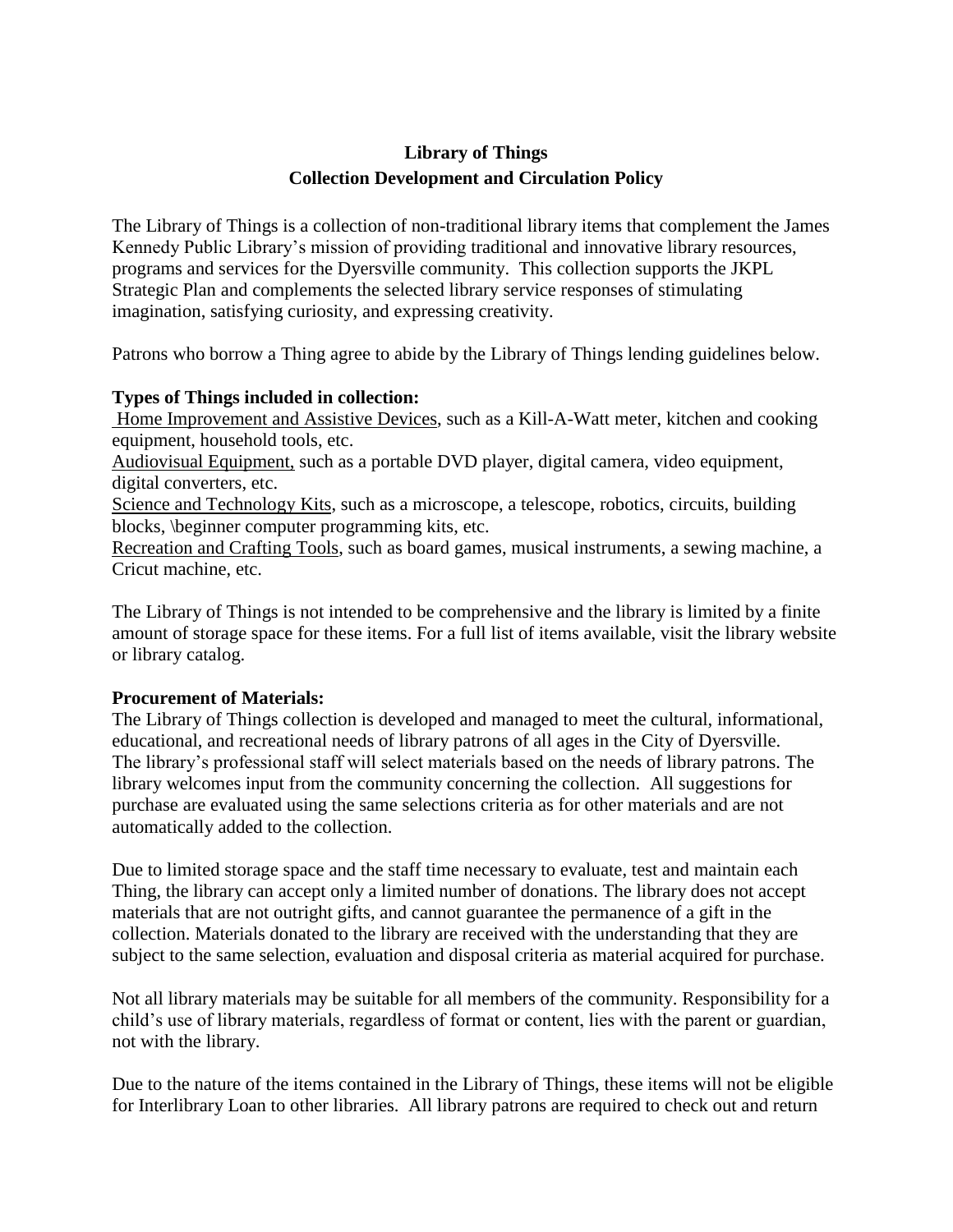Library of Things items to a staff member at the Main Desk at the James Kennedy Public Library.

### **Evaluation of Collection:**

The library will use circulation data and community suggestions to guide future selections for the Library of Things collection. Items that are not popular and do not circulate will be withdrawn from library collections according to the Collection Maintenance portion of the Collection Development Policy.

## **Library's Use of Things:**

The library reserves the right to take a Thing out of circulation temporarily to use for library purposes (workshops, demonstrations, or other programs), or to repair a damaged item.

## **Library of Things Guidelines for Borrowing and Use:**

Objects lent out by the Library through its Library of Things program must be checked out from and returned to the Main Desk of the James Kennedy Public Library. They may NOT be returned in the drop box or at any other location. Because of the variety of Things available to check out, some of which are fragile, expensive, and / or designed for use by individuals of a certain maturity level, circulation policies have been developed based on the type of Thing to be checked out.

## **Loan Periods:**

Most Things may be borrowed for 1 week or 2 week intervals, depending on the item, and renewed per the library's general policies. Items will not be renewed if another patron has placed a hold on it. Some items may be for use in the library only, or may have other restrictions. The library does not charge fines, however a library card may be blocked immediately if a Thing becomes overdue.

### **Use and Liability:**

Use care when handling the Thing. The borrower is solely responsible for the Thing and will be billed for reasonable repair or replacement costs associated with damage or loss of Things and/or peripherals due to neglect or abuse. The Library has sole discretion in making these decisions.

A list of replacement costs of Things is maintained by the Library and is available upon request. A list of replacement costs will also typically be provided in the case for each Thing.

The Library of Things Lending Agreement is available online and upon request. Patrons may be asked to sign a copy of the Agreement when checking out some items.

The James Kennedy Public Library is not responsible for any injury, loss, or damage that may occur from use of a Thing. The responsibility to protect against loss is the borrower's.